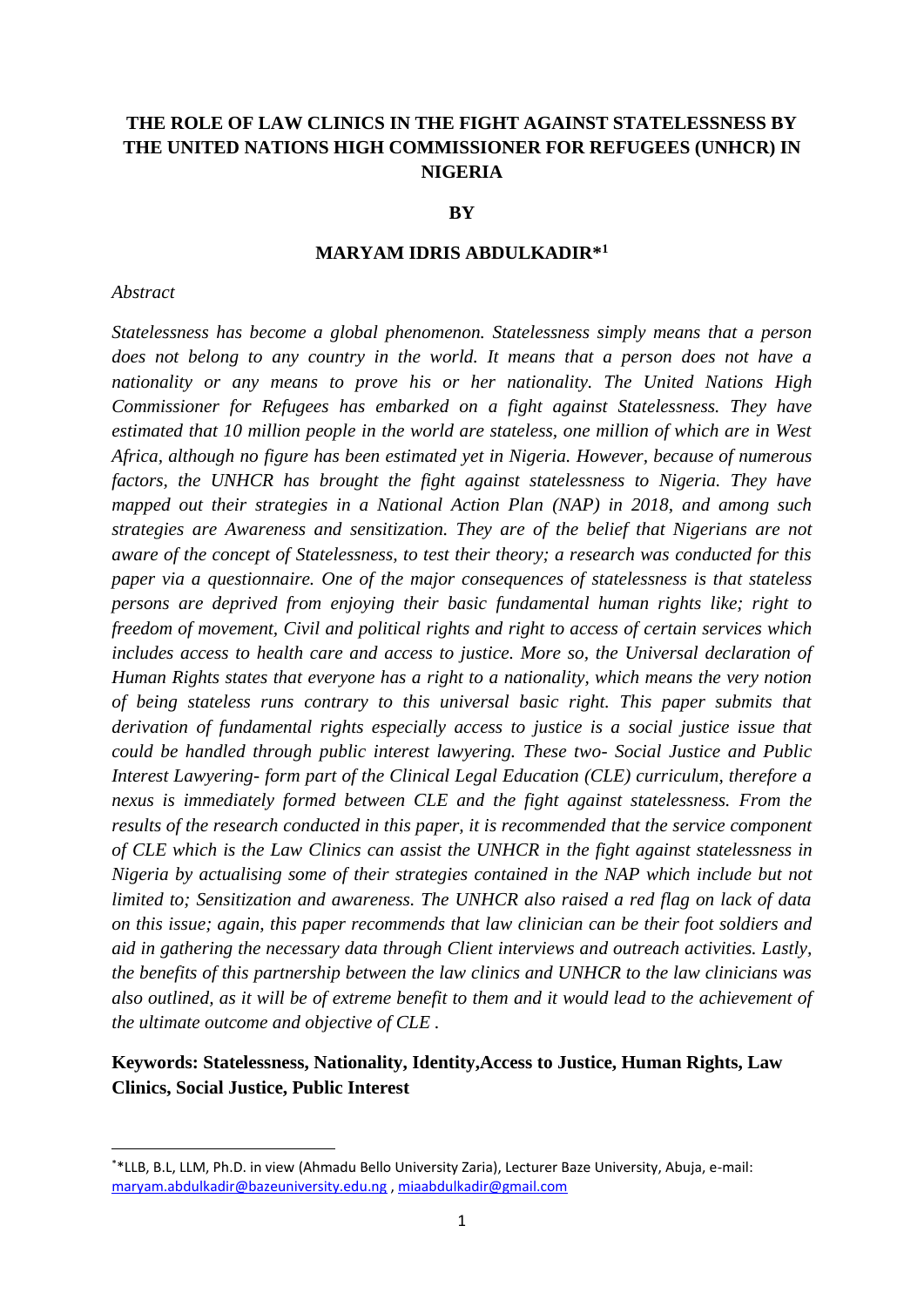### **1.0 Introduction**

A "stateless person" is someone who is not considered as a national by any state under the operation of its law<sup>2</sup>. Here, nationality refers to the legal bond between a person and a state<sup>3</sup>. This bond can best be seen as a form of official membership or belonging which grants upon the national certain rights like Civil and Political Rights as well as duties or service to the State<sup>4</sup>. A person who is stateless lacks this membership and will be seen and treated as a foreigner by every country in the world. This phenomenon has also been described as "de jure statelessness"<sup>5</sup>. Statelessness can occur for several reasons, including discrimination against particular ethnic or religious groups, or on the basis of gender; the emergence of new States and transfers of territory between existing States; and gaps in nationality laws. Whatever the cause, statelessness has serious consequences for people in almost every country and in all regions of the world<sup>6</sup>

This means that no person should be without a Nationality. Nationality can be acquired through; Birth, Residency, Parentage and Marriage and it can be proved by any means of identification e.g. International Passport, Certificate of Naturalisation and Nationality Certificate etc.<sup>7</sup>. Today, millions of people around the world are denied a nationality. As a result, they often aren't allowed to go to school, see a doctor, get a job, open a bank account, buy a house or even get married<sup>8</sup>. Therefore, it means that stateless persons are denied certain basic rights and this makes them one of the most vulnerable and disadvantaged members of our society.

 $\overline{\phantom{a}}$ 

 $2$  Article 1 of the 1954 Convention relating to the Status of Stateless Persons

<sup>&</sup>lt;sup>3</sup> International Observatory of Statelessness retrieved from [http://www.nationalityforall.org/whatis,](http://www.nationalityforall.org/whatis) last visited, 6<sup>th</sup> May 2019

<sup>4</sup> ibid

<sup>5</sup> ibid

<sup>&</sup>lt;sup>6</sup> Ending Statelessness retrieved fro[m https://www.unhcr.org/stateless-people.html](https://www.unhcr.org/stateless-people.html) last visited on 7th May, 2019

 $<sup>7</sup>$  A paper presented by UNHCR at Statelessness Training on the 22-23rd May, 2019, Abuja</sup>

<sup>8</sup> Ending Statelessness op. cit. p.2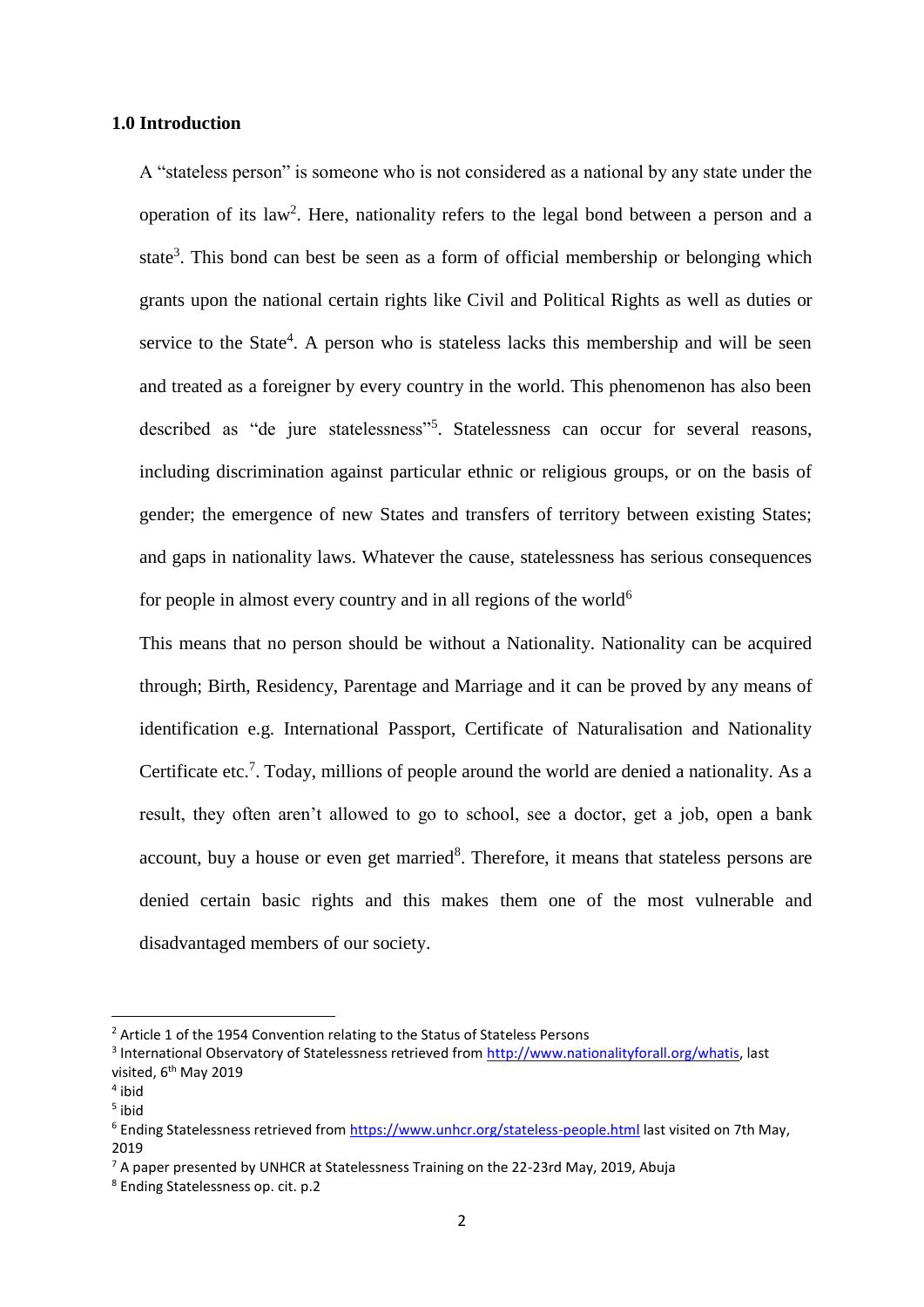At least 10 million people around the world are stateless, according to estimates from the United Nations High Commissioner for Refugees (UNHCR)<sup>9</sup>. In West Africa, the figures published by UNHCR include 700,000 stateless persons in Côte d'Ivoire, a single person recorded in Liberia, and unknown numbers for the rest of the region, with an estimate of around 1 million.<sup>10</sup> Nigeria is one country in West Africa that has been identified by the UNHRC to have stateless persons $^{11}$ . Research has shown that the estimated number of stateless persons in Nigeria is still an ongoing study.

Generally, the UNHR has identified certain causes of Statelessness in West Africa. They reported that statelessness in West Africa is largely due to gaps in existing law provisions on citizenships and other factors such as limited access to documentation including birth certificate, nomadism, migration and transfer of territory among others<sup>12</sup> which may be as a result of the refugee and Internally displaced crises faced by the country.

These stateless persons are, as aforementioned denied certain fundamental rights, but to be specific in Nigeria, they are denied right to vote, access to service, and right to free movement, right to documentation and right to dignity.

Public Interest Law and Social Justice are an avenue designed to improve access to justice for the most vulnerable and disadvantaged members of our society<sup>13</sup> and Social Justice, in particular, involves a consideration of both joint and individual rights and obligations, it ensures that people who need to claim human rights but do not have the ability, capacity

1

<sup>9</sup> Who Belongs? Statelessness and Nationality in West Africa retrieved from

<https://www.migrationpolicy.org/article/who-belongs-statelessness-and-nationality-west-africa> last visited 1st July 2019

 $10$  ibid

 $11$  ihid

<sup>&</sup>lt;sup>12</sup> Citizenship Rights in Africa Initiative retrieved from [http://citizenshiprightsafrica.org/wp-](http://citizenshiprightsafrica.org/wp-content/uploads/2019/01/UNHCRNigeria_Communique-Statelessness_Dec2018.pdf)

[content/uploads/2019/01/UNHCRNigeria\\_Communique-Statelessness\\_Dec2018.pdf](http://citizenshiprightsafrica.org/wp-content/uploads/2019/01/UNHCRNigeria_Communique-Statelessness_Dec2018.pdf) last visited 7th May. 2019 <sup>13</sup> What is Public Interest Law? Retrieved from

https://law.unimelb.edu.au/students/id/enrichment/pili/about/what-is-public-interest-law last visited, 7<sup>th</sup> May 2019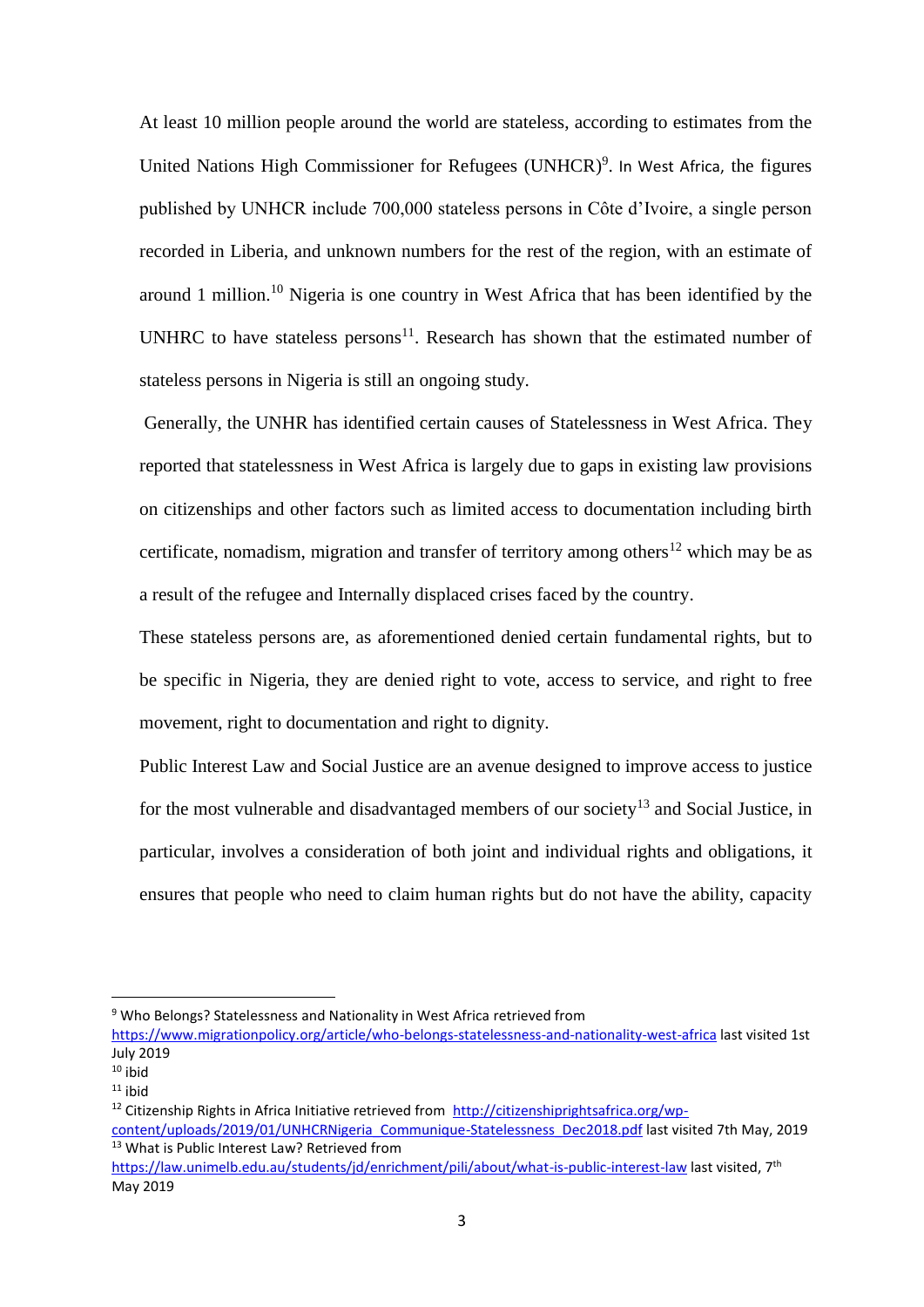or position to do so, can have access to Justice<sup>14</sup>. These two mentioned form part of the curriculum of the Clinical Legal Education ( CLE) and Law Clinics in Nigeria.

Hence the question; Can Law clinics in Nigeria play a role to help UNHRC eradicate statelessness? Can the Law clinics in Nigeria become mechanisms to provide access to justice through Social Justice and Public Interest Law to those stateless persons that are denied their fundamental human rights? These questions are what this paper seeks to address.

### **2.0 The Concept of Statelessness**

As mentioned earlier Statelessness refers to the condition of an individual who is not considered as a national by any State under the operation of its law<sup>15</sup>. This definition has attained the status of customary international law, which means that it applies in all jurisdictions, regardless of whether or not a State is party to the 1954 Convention<sup>16</sup>. Those at risk of Statelessness include; Orphans and Foundlings, Children of Immigrant Parents, Persons whose Birth Was Not Declared, Nomadic Groups, Border Populations, Migrants etc.

Statelessness stems from issues related to nationality. Its main causes are gaps in nationality laws, arbitrary deprivation of nationality, processes relating to State succession and restrictive administrative practices, for example in relation to issuance of documents which prove nationality.

The Universal Declaration of Human Rights states that  $17$  "Everyone has the right to a nationality" and "No one shall be arbitrarily deprived of their nationality, nor denied the

<sup>&</sup>lt;sup>14</sup> What is Social Justice? [https://probonocentre.org.au/wp-content/uploads/2015/09/Occ\\_1\\_What-is-Social-](https://probonocentre.org.au/wp-content/uploads/2015/09/Occ_1_What-is-Social-Justice_FINAL.pdf)[Justice\\_FINAL.pdf](https://probonocentre.org.au/wp-content/uploads/2015/09/Occ_1_What-is-Social-Justice_FINAL.pdf) last visited 7th May, 2019

 $15$  Art 1 of the 1954 Convention on the Status of Statelessness.

<sup>&</sup>lt;sup>16</sup> A paper presented by UNHCR at Statelessness Training on the 22-23rd May, 2019, Abuja

<sup>&</sup>lt;sup>17</sup> UN General Assembly, Universal Declaration of Human Rights, 10 December 1948, 217 A (III), available at: https://www.refworld.org/docid/3ae6b3712c.html [accessed 2 July 2019]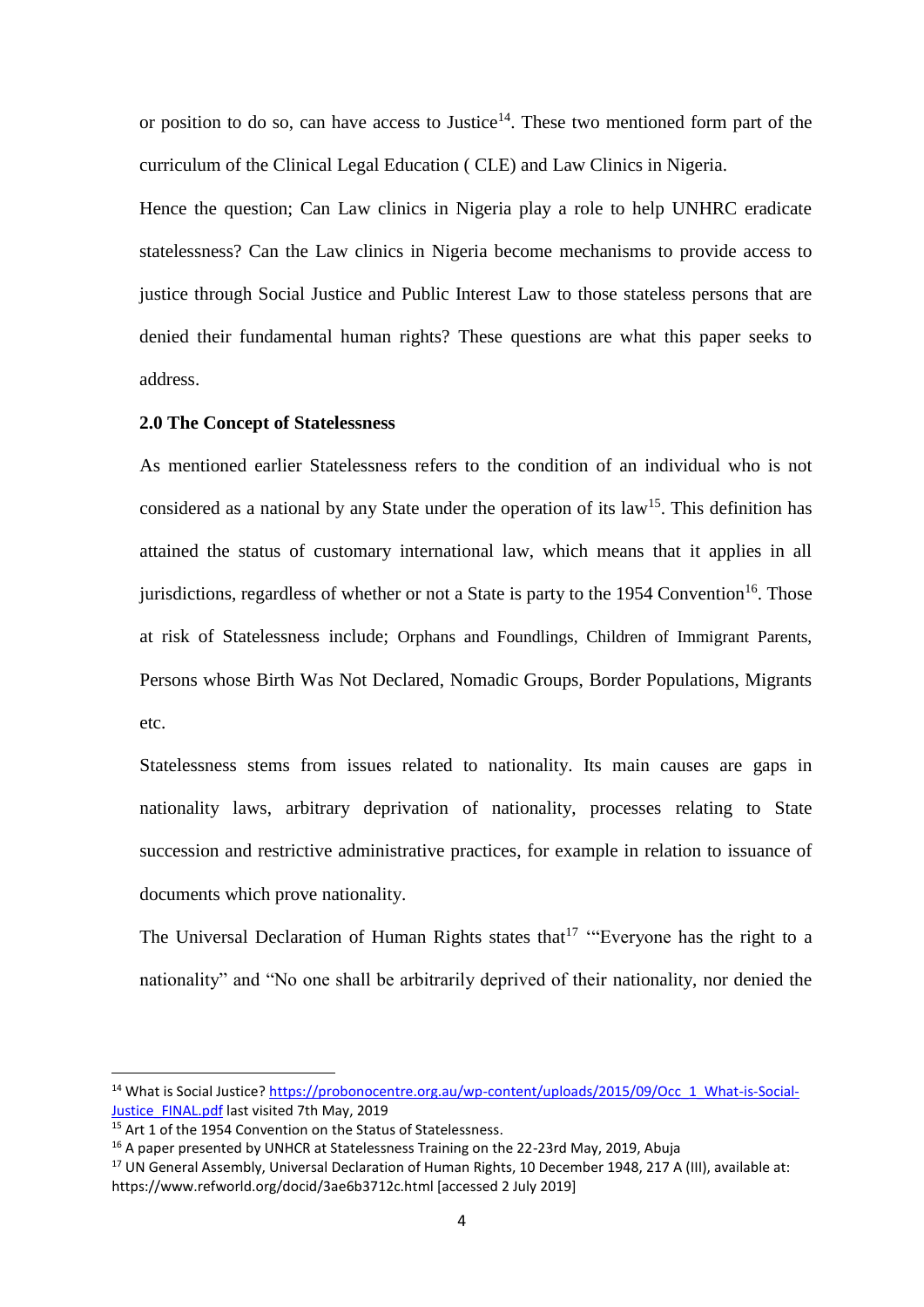right to change their nationality."<sup>18</sup> While human rights, including the rights to a nationality, are in principle universal and inherent, however, in practice a large range of fundamental human rights are denied to stateless people: they are often unable to obtain identity documents; they may be detained for reasons linked to their statelessness; and often times they are denied access to education and health services or blocked from obtaining employment.

According to the UNHCR, the various means to prove nationality are: Passport, Nationality Certificate, Certificate of Naturalisation, National Identity Card, Voter's Cards, Certificate of Indigeneity, and Birth Certificate<sup>19</sup>. Although, they argue that National Identity Card, Voters Card, Certificate of Indigeneity and Birth Certificate are questionable means to prove nationality mainly due to the means and sometimes unreliable nature of the means and methods of acquiring them $20$ .

Under resolutions adopted by the United Nations General Assembly<sup>21</sup> UNHCR has been requested to lead global efforts to address statelessness, particularly by supporting identification of stateless populations and the protection of stateless persons, as well as promoting efforts to prevent and reduce statelessness.

### **2.0.1 Fight against Statelessness in West Africa**

According to UNHCR estimates, statelessness affects up to 10 million people worldwide, about 1 million of which are in West Africa. There are many factors contributing to the risk of statelessness in the region, which suggest that the population at risk is very large. They include; gaps in existing law provisions on citizenships, limited access to

<sup>&</sup>lt;sup>18</sup> Article 15, ibid

<sup>&</sup>lt;sup>19</sup> A paper presented by UNHCR at Statelessness Training on the 22-23<sup>rd</sup> May, 2019, Abuja

 $20$  ibid

<sup>&</sup>lt;sup>21</sup> Resolutions 3274 (XXIX) of 10 December 1974; 31/35 of 30 November 1976; 50/152 of February 1996; 61/137 of 25 January 2007.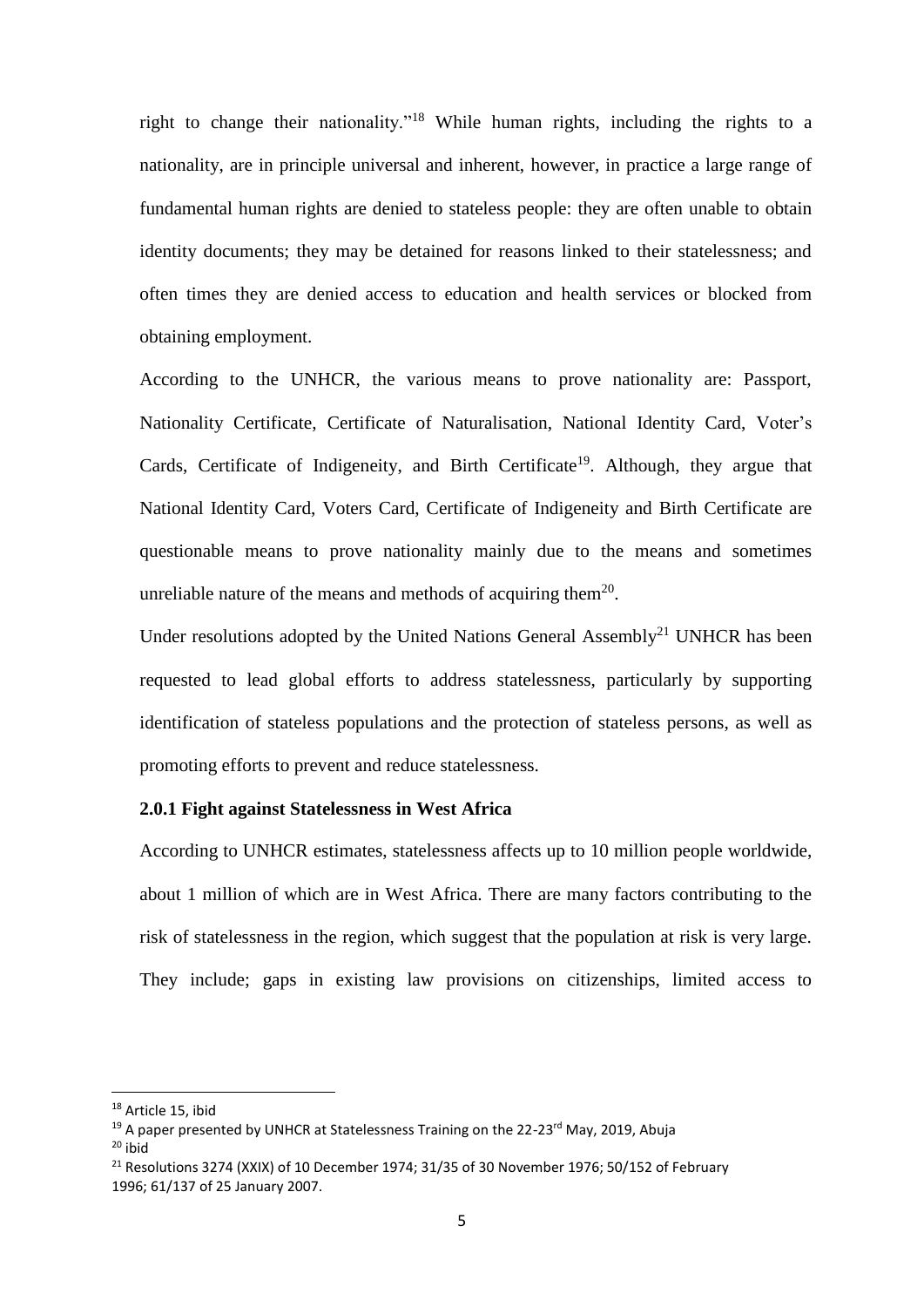documentation including birth certificate, nomadism, migration and transfer of territory etc. $22$ 

The States of West Africa have acknowledged the importance of the fight against statelessness. In 2011 during the high-level conference in Geneva they made the largest number of pledges to improve their position on statelessness, compared to other regions in Africa and the rest of the world<sup>23</sup>.

In an effort to reduce the phenomenon, UNHCR has particularly focused on building the capacity both of governments and of organizations of civil society, carrying out advocacy and training efforts. UNHCR has also provided technical advice to authorities to address the situation of populations at risk of statelessness as well as stateless persons and find adequate solutions<sup>24</sup>. Several regional seminars were organized from 2011-2013 in order to sensitize states on the significance of the issue and to develop their capacity to address it. A major event, which took place in the Gambia in December 2013 gathered National Commissions on Human Rights, the Economic Community of West African States (ECOWAS) Court of Justice and the judicial and quasi-judicial institutions of the African Union. It resulted in the Banjul Appeal, which lays the foundations for partnership between those institutions and calls upon States and other stakeholders, including UNHCR and ECOWAS, to take additional steps towards the eradication of statelessness in West Africa. In February 2015, government representatives in charge of nationality issues of the ECOWAS member states met in Abidjan for the regional ministerial conference on statelessness in West Africa jointly organised by UNHCR and ECOWAS. As result of the conference, the ministers of the ECOWAS member states adopted a

<sup>&</sup>lt;sup>22</sup> Citizenship Rights in Africa Initiative retrieved from http://citizenshiprightsafrica.org/wpcontent/uploads/2019/01/UNHCRNigeria\_Communique-Statelessness\_Dec2018.pdf last visited 7th May, 2019 <sup>23</sup> Nationality and Statelessness in West Africa- Background note retrieved from <https://www.unhcr.org/591c20ac7.pdf> last visited, 1<sup>st</sup> July 2019

 $24$  ibid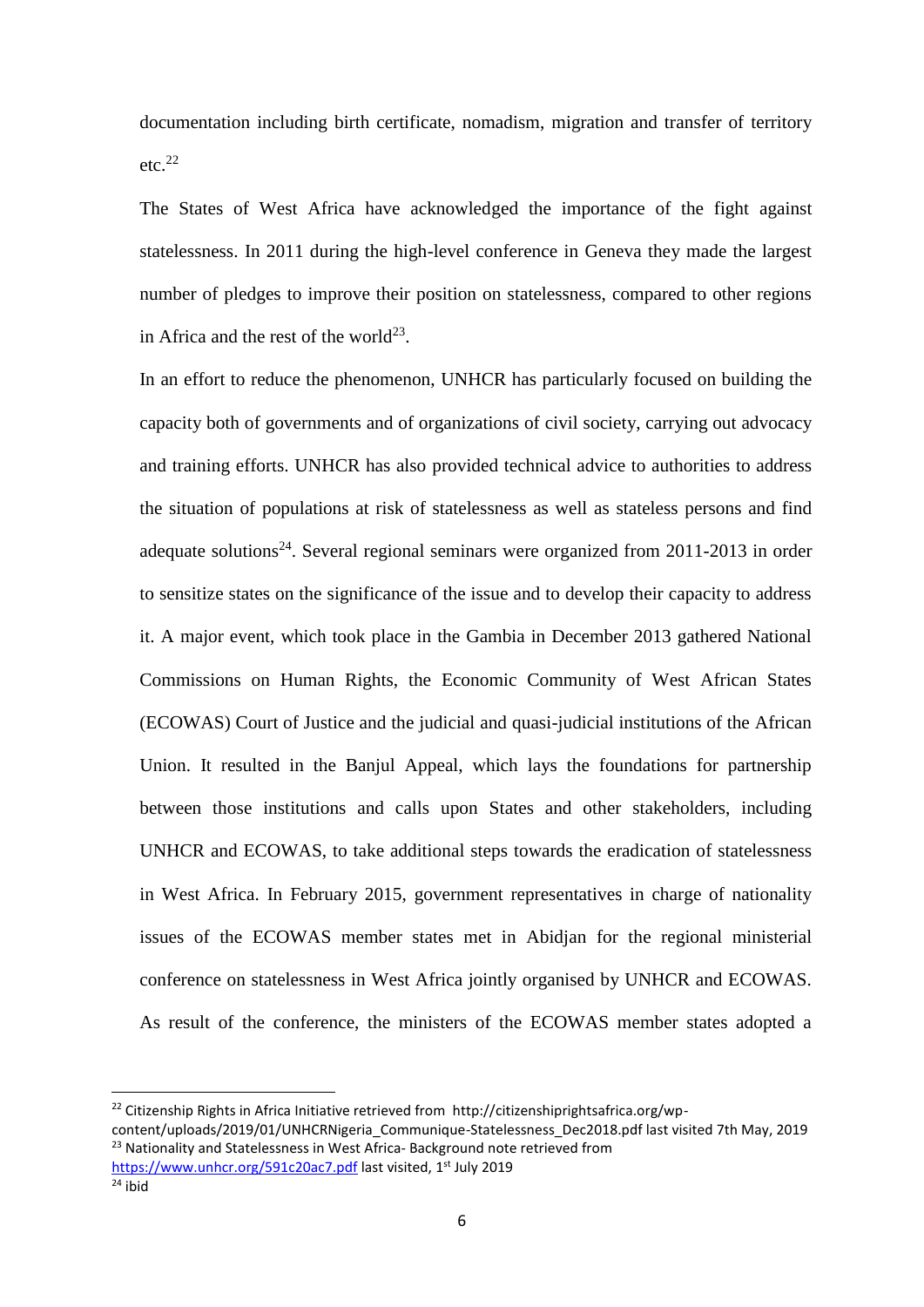declaration on the eradication of statelessness, the so-called Abidjan Declaration<sup>25</sup>. In the declaration, they committed to identify and protect stateless persons as well to prevent and reduce statelessness. This declaration has been endorsed by all Heads of States in the ECOWAS region during the summit meeting held in Accra, Ghana, on May 19, 2015<sup>26</sup>.In September 2015, during a consultative conference on nationality and statelessness in West Africa, the progress achieved since the adoption of the Abidjan Declaration was evaluated, testifying to development in the fight against statelessness in West Africa<sup>27</sup>.

### **2.0.2 Fight against Statelessness in Nigeria**

As mentioned earlier, Nigeria- a West African State and a member of ECOWAS- does not have an estimated number of stateless persons, this means no one is sure how many stateless persons are there in Nigeria, as studies are still ongoing as at the time this paper was written. In the Communique of the UNHCR<sup>28</sup>, it states that there is limited information on the situation of Statelessness in Nigeria and that it is important to develop and establish a coordinated process to assess the scope, numbers and risk.<sup>29</sup> The communique also states that lack of comprehensive data on the population also makes it difficult to fully assess and establish the extent of the risk in Nigeria and to engage in evidence-based advocacy.<sup>30</sup>

In addition, the document also reinstated that the effects of Statelessness is that stateless persons are deprived of a range of fundamental human rights, such as right to vote, right

 $\overline{\phantom{a}}$ 

<sup>&</sup>lt;sup>25</sup> Regional Treaties, Agreements, Declarations and Related, Abidjan Declaration of Ministers of ECOWAS Member States on Eradication of Statelessness, 25 February 2015, available at: <https://www.refworld.org/docid/54f588df4.html> [accessed 1 July 2019]

<sup>&</sup>lt;sup>26</sup> Nationality and Statelessness in West Africa- Background note op. cit. p.4

 $27$  ibid

<sup>&</sup>lt;sup>28</sup> Ibelong Campaign to end Statelessness: Towards a National Plan of Action to Eradicate Statelessness in Nigeria: Communique 2018

 $29$  ihid

 $30$  ibid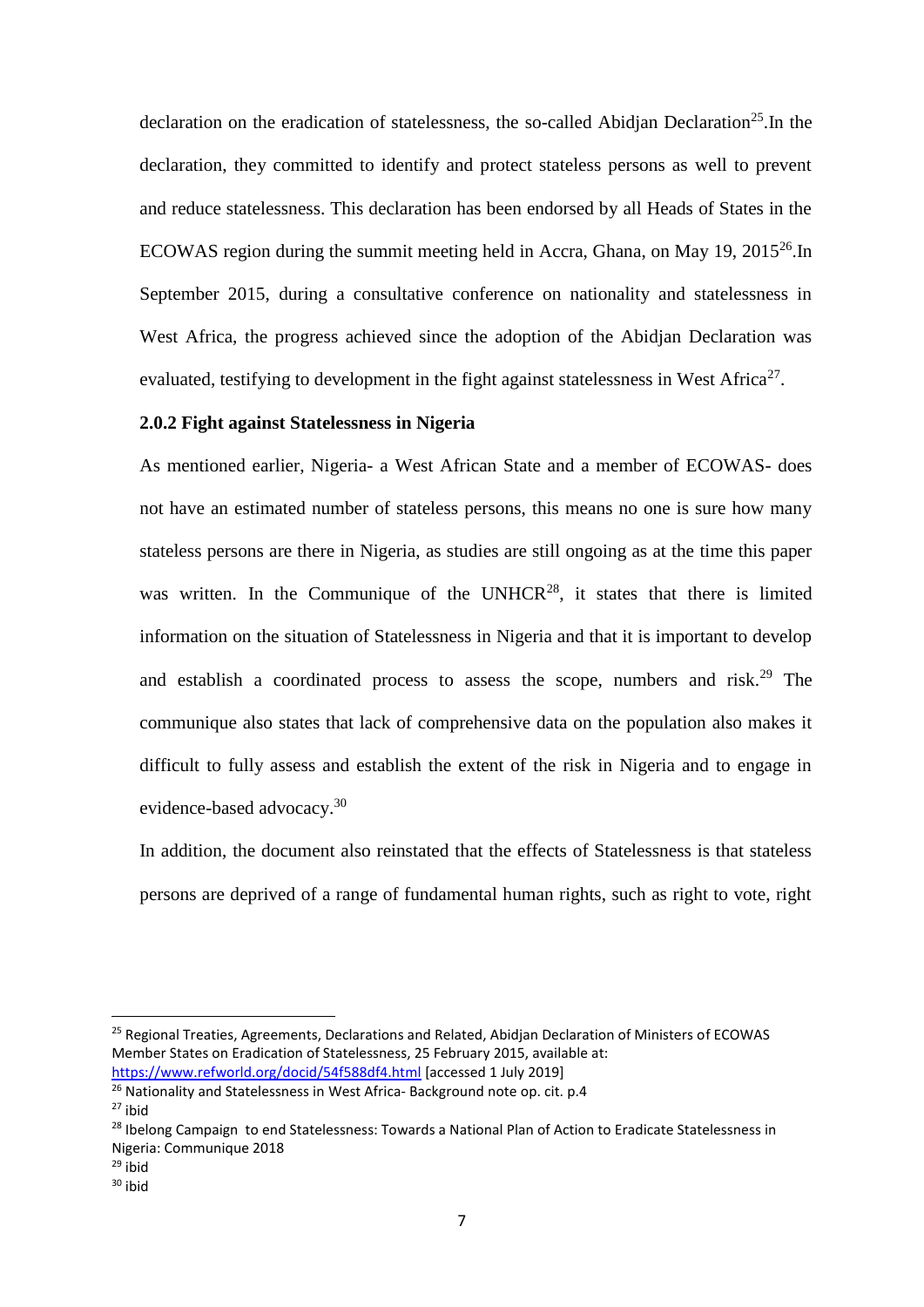to access to services (such as justice), right to free movement, right to documentation, right to dignity etc.  $31$ 

In Nigeria, the UNHCR $32$  has identified the following as causes of Statelessness in Nigeria;

- a) Gaps in existing laws on Nationality
- b) Limited access to documentation- including birth certificate
- c) Nomadism, Migration and Transfer of territory among others

As part of their recommendations for a draft National Action Plan (NAP) to end Statelessness in Nigeria, the UNHCR recommends, among others, five (5) key areas of action to end statelessness to be prioritised for Nigeria as follows<sup>33</sup>:

- a) Research, Advocacy and Sensitization( including sensitization and advocacy of toplevel administrators and policy makers)
- b) Prevent Childhood statelessness
- c) Prevent statelessness in Transfer territory
- d) Address gender and other forms of discrimination in issues of Citizenship documentation
- e) Ensure protection of Stateless Migrants/persons

## **2.0.3 Statistics**

A research was carried out for this paper using a questionnaire<sup>34</sup>. The Research was conducted in order to find out if Nigerians knew about the concept of Statelessness and if they had any means to prove their Nationality as Nigerians.

 $\overline{\phantom{a}}$ 

 $31$  ibid

<sup>32</sup> ibid

<sup>33</sup> ibid

<sup>&</sup>lt;sup>34</sup> Sample of Questionnaire is attached to this paper as Appendix I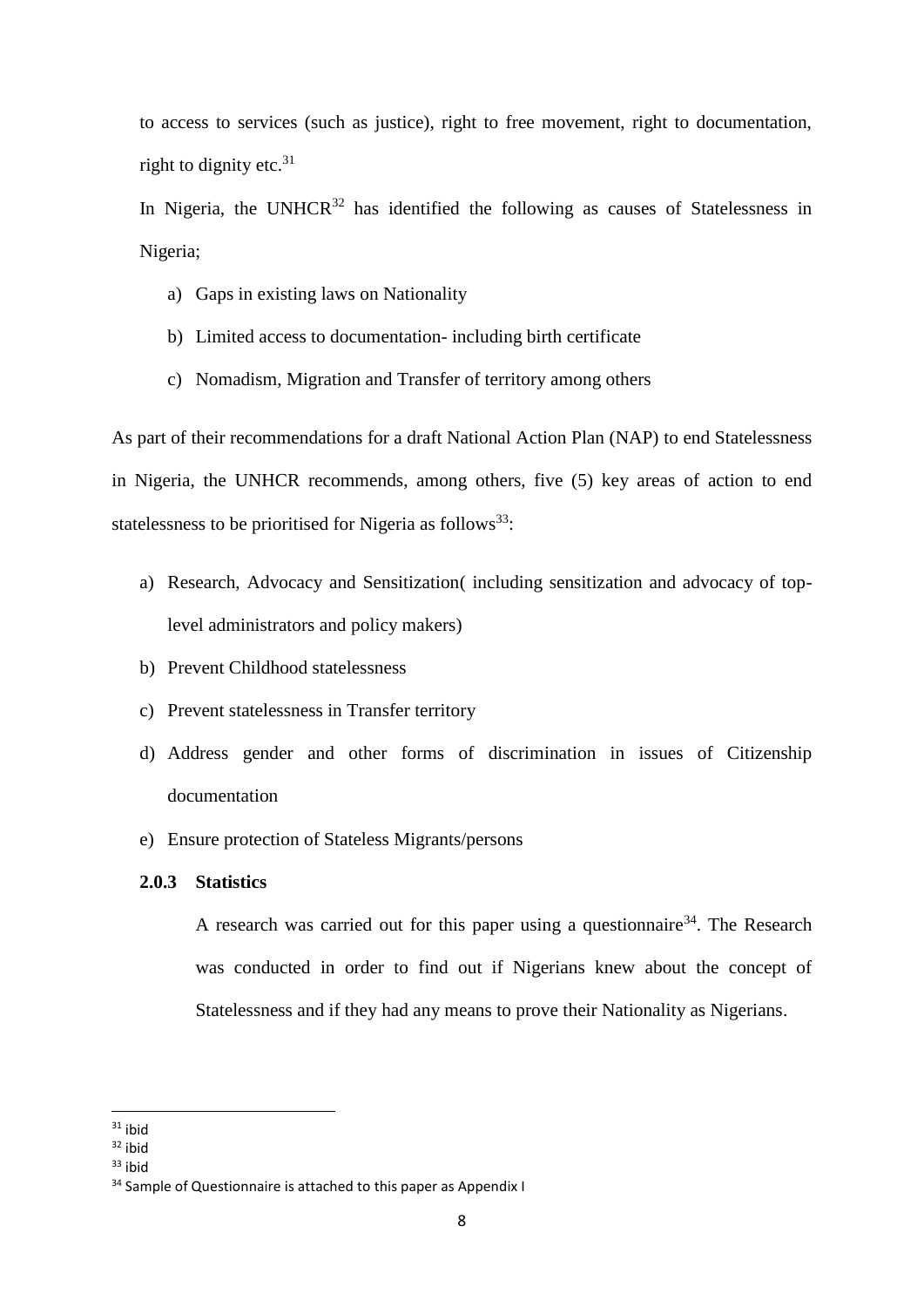The questionnaire so far has been answered by the three target groups and the following are the results:

- a) Working Class: 50% of the people in this group had an idea what the concept of statelessness and 50% had no idea about the concept of statelessness or its consequence. They had one or all of these documents: International Passport, Birth Certificate, Voters Card, National Identification Card and Drivers Licence and their wards or dependents also have such documents.
- b) Students that are 18 and above (young adults): 92% had no idea about the concept of Statelessness and 9% had an idea about the concept. They have one or all of the following documents; International Passport, Birth Certificate, National Identification Card and Drivers Licence, Voters Card.
- c) Students that are less than 18 years (Children):85% of this group don't know about the concept of Statelessness and 15% had an idea of the concept. They have one or all of the following documents: International passport, Birth Certificate and National Identification Card
- d) Street Kids<sup>35</sup>: All the kids that I asked (because they could neither read nor write. I had to orally administer the questionnaire to them) did not have an idea about the concept of statelessness. They were between the ages of 12-14 and those that seemed much younger had no idea of their age. When I asked them if they had any document to show that they are Nationals of Nigeria, two of them claimed that they do and it's with the

<sup>&</sup>lt;sup>35</sup> They are children that have been sent into towns by their parents to learn Islamic Education from an Islamic Scholar but usually end up begging on the streets. In Nigeria, they are popularly called *Almajiri*. This iss prevalent mostly in the Northern part of the Country.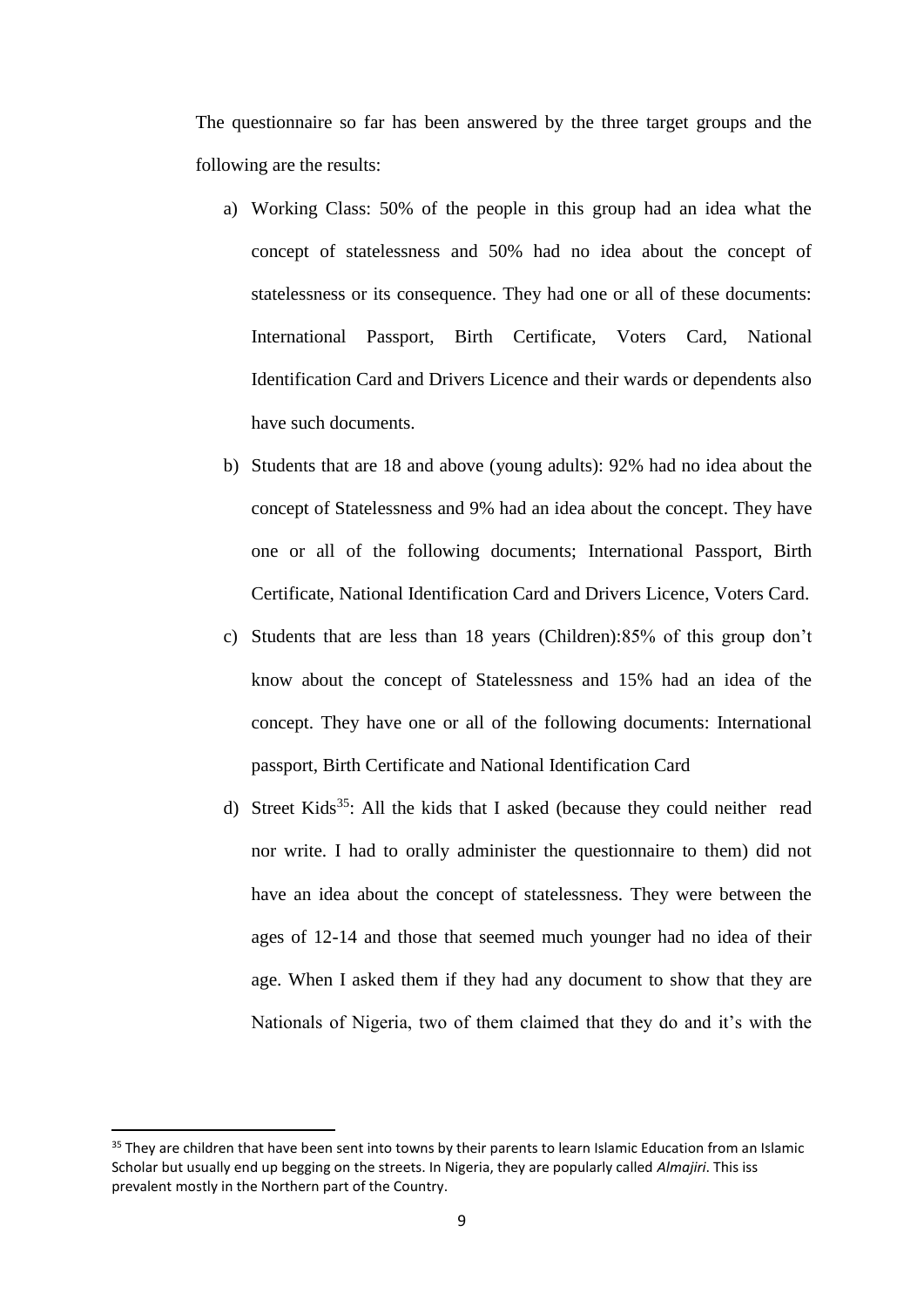scholar they are learning under, however they don't know the nomenclature or title of the document.

This research, although targeted at a small demography in the society just to test the waters, shows that majority of adults, young adults and children do not know what statelessness means. Although they have one or two means of proving their nationality, they do not know the implication of not having it.

#### **3.0 Law Clinics in Nigerian Universities**

The summary of a report of the Council of Legal Education Committee on the Review of Legal Education in Nigeria submitted on 29th July 2004 was to the effect that law faculties and the Nigerian Law School should "as a matter of urgency" introduce Clinical Legal Education and that "the faculties are required to provide appropriate facilities, such as clinical consultation rooms" and that "for purposes of achieving interactive teaching, proper training will have to be given to lecturers at the various law faculties and the Nigerian Law School…. " <sup>36</sup>

This led to the Nigerian draft Legal Aid Bill which has provisions for supporting Legal Clinics in the universities<sup>37</sup>. Consequently, in 2011, the Legal Aid Act by its Section 17 recognizes law clinics as legal aid providers<sup>38</sup>. Also, the National Universities Commission's<sup>39</sup> draft benchmarks and minimum academic standards in the law programme released in August 2004 has identified cognitive and skills competencies as a learning outcome and also introduced "a community based course: community legal

1

<sup>36</sup> The Development Of Clinical Legal Education Retrieved from<http://www.nulai.org/index.php/blog/83-cle> last visited 26th June 2018

<sup>37</sup> ibid

<sup>&</sup>lt;sup>38</sup> Section 17, Legal Aid Act, Cap L9, Laws of the Federation of Nigeria, 2004

<sup>&</sup>lt;sup>39</sup> The National Universities Commission (NUC) is a parastatal under the Federal Ministry of Education (FME), The main functions of the Commission are; Granting approval for all academic programmes run in Nigerian universities; Granting approval for the establishment of all higher educational institutions offering degree programmes in Nigerian universities; Ensure quality assurance of all academic programmes offered in Nigerian universities; and Channel for all external support to the Nigerian universities. Retrieved from https://nuc.edu.ng/about-us/ last visited 29th June 2018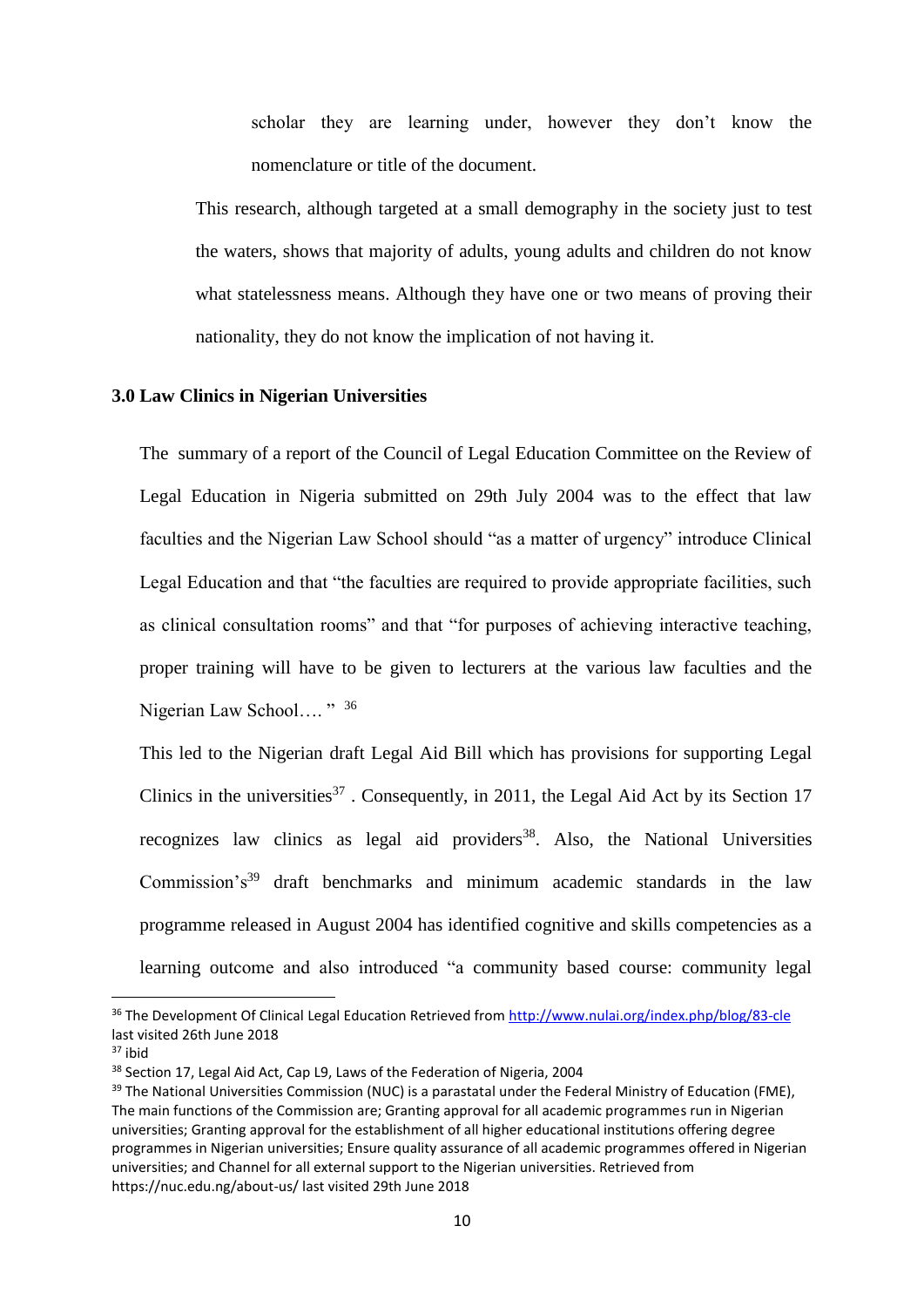assistance to the poor, minority and the under privileged" in the 4th year class. The Benchmark was reviewed in 2010/2011 and Clinical Legal Education CLE Curriculum was made compulsory, and it was required for all new faculties of Law to have law clinic 40

Also another notable development is the establishment of the Network of University Legal Aid Institutions (NULAI), which has been able to develop and institutionalized Clinical Legal Education through the undertaking of expository and intellectual seminars and workshops which yielded tremendous results<sup>41</sup>. From 2005-2014, NULAI Nigeria has seen to the establishment of 17 Law Clinics in Nigerian Universities and the Nigerian Law School. These law clinics are spread over the six geo-political zones of the country<sup>42</sup>. According to Network of Universities Legal Aid Institutions (NULAI)<sup>43</sup>, as at 2019, there were 38 Law Clinics<sup>44</sup> in Faculties of Law across the six geo-geopolitical zones in

<sup>41</sup> ibid

<sup>42</sup> ibid

<sup>40</sup> The Development Of Clinical Legal Education Retrieved from<http://www.nulai.org/index.php/blog/83-cle> last visited 26th June 2018

<sup>43</sup> Network of University Legal Aid Institutions (NULAI) Nigeria was established in 2003 as a non-governmental, non-profit and non-political organization committed to promoting clinical legal education, legal education reform, legal aid and access to justice in Nigeria and the development of future public interest lawyers. Clinical Legal Education (CLE) is the use of any kind of experiential, practical or active training for legal professionals to impact such skills as the ability to solve legal problems.

<sup>44</sup>AAU Law Clinic, Ambrose Alli University, Ekpoma, Edo State, ABSU Law Clinic, Abia State University, Umuahia, Abia State, ABU Law Clinic, Ahmadu Bello University, Zaria, Kaduna State, AKUNGBA Law Clinic, Adekunle Ajasin University, Akoko Akungba, Ondo State, American University of Nigeria Law Clinic, Adamawa State, Bauchi State University Law Clinic, Buachi State, BAZE Law Clinic, Baze University, Federal Capital Territory, BU, Law Clinic, Bayero University, Kano State., Caliphate Law Clinic, Usman Danfodio University, Sokoto State, DSU, Law Clinic, Delta State University, Delta State, ESUT Law Clinic, Enugu State University of science and, Technology, Enugu State, EBSU Law Clinic, Ebonyi State University, Abakiliki, Ebonyi State, Elizade University, Law Clinic, Elizade University Ilara-Mokin, Akure, Ondo State., ESU Law Clinic, Ekiti State University, Ekiti State, IMSU Law Clinic, Imo state university, Owerri, Imo State, KSU Law Clinic, Kogi State University, Kogi State, LASU Law Clinic, Lagos State University, Lagos State, Legal Aid Clinic, University of Ilorin, Kwara State, Niger Delta,,, University Law Clinic, Bayelsa State, Nnamdi Azikwe University Law Clinic, Awka Anambra, NUN Law Clinic, Nile, University, Federal Capital Territory, NSUK Law Clinic, Nasarawa State University, Osun State University, Law Clinic, Osun State, OOU Law Clinic, Olabisi Onabanjo University, Ogun State, POLAC Law Clinic, Police Academy, Kano State, Renaissance University Law Clinic, Renaissance University, Ugbawka, Enugu State., TSU,, Law Clinic, Taraba State University, Taraba State,UNN Legal Aid Clinic, University of Nigeria Nsukka, EnuguCampus, Enugu State, UNIMAID Law Clinic, University of Maiduguri, Maiduguri, Borno State, UNIUYO Law Clinic, University of Uyo, Akwa Ibom State, UNIABUJA Law Clinic, University of Abuja, Gwagwalada, Federal Capital Territory,UNIBEN Law Clinic, University of Benin, Benin, Edo State

UNICAL Law CLinic, University of Calabar, Rivers State,UNILAG Law Clinic, University of Lagos, Lagos State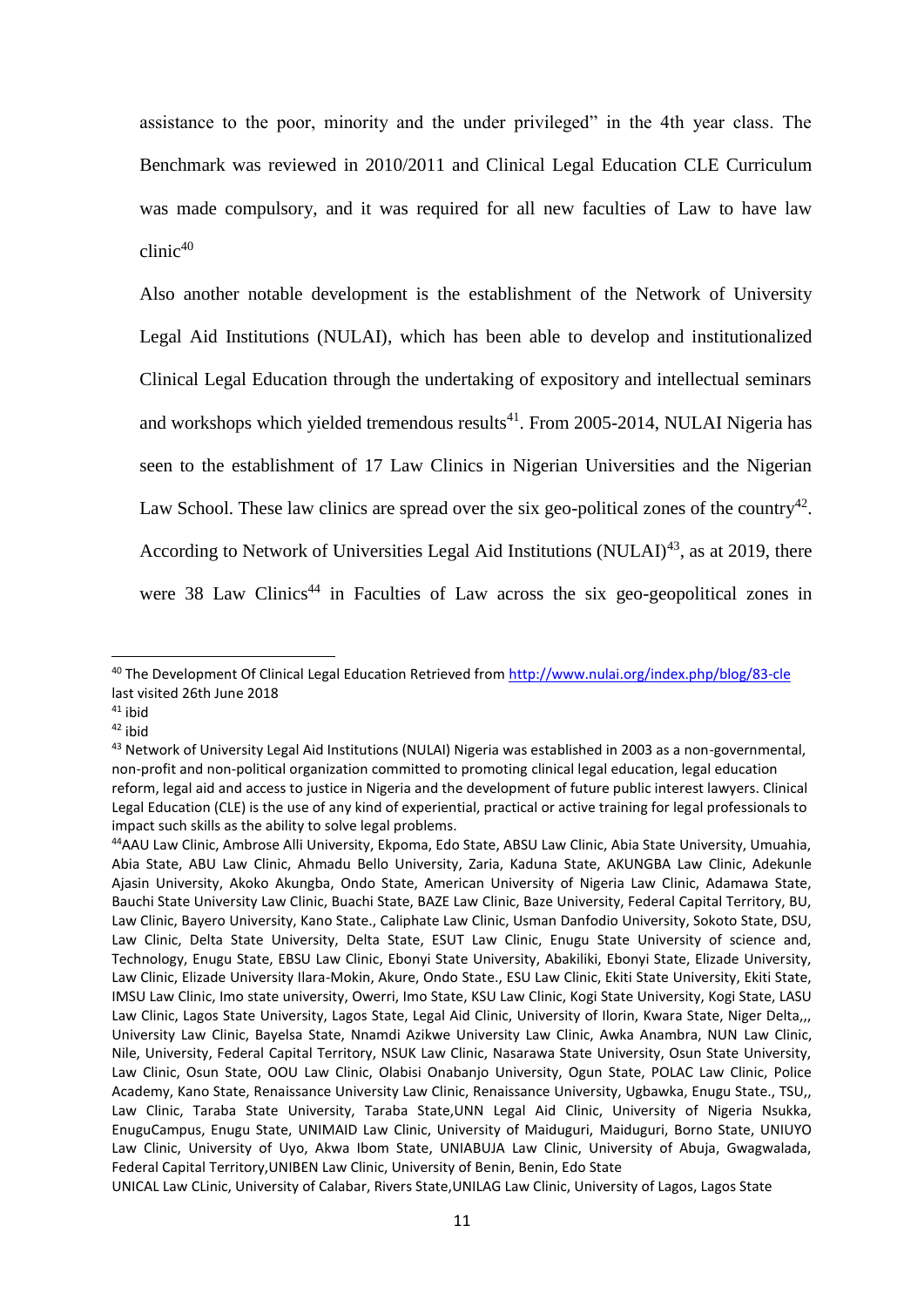Nigeria<sup>45</sup> that have registered with the organisation. Keep in mind that there are fifty five (55) Faculties of Law in Nigeria<sup>46</sup>.

The above has given a rather a brief assessment of how CLE and its service component-Law Clinics-were established in Nigeria.

### **4.0 Nexus between Law Clinics and the fight against Statelessness by UNHCR**

Recall that it has been aforementioned that the consequences of statelessness are often discrimination and lack of enjoyment of full blown human rights and overall lack of access to justice which leads to the conclusion that the issue of statelessness is a Social justice and Public interest law and they both have the same objective and outcome $47$ .

The primary objective of this course is to enable a student to acquire, by way of experiential learning and otherwise, the specialised technical knowledge and professional legal skills in social justice lawyering and public interest lawyering<sup>48</sup>. Students are engaged in the supervised preparation and carriage of particular public interest cases or projects such as cases involving possible miscarriage of justice, human rights, and assisting persons seeking asylum protection<sup>49</sup>. Its objective has been to teach students to employ legal knowledge, legal theory, and legal skills to meet individual and social needs. The end result is that it instils in students a professional obligation to perform public service; and to challenge tendencies in the students toward opportunism and social

UNIPORT Law Clinic, University of Port-Harcourt, Rivers State,UNIJOS Law Clinic, University of Jos, Jos, Plateau state, Women's Law Clinic, University of Ibadan, Oyo State, YSU Law Clinic, Yobe State University, Damaturu, Yobe State<https://www.nulai.org/index.php/partners/clinical-law-programs> last visited 1st July, 2019

<sup>45</sup> Law Clinics in Nigeria, retrieved from<https://www.nulai.org/index.php/partners/clinical-law-programs> last visited, 7<sup>th</sup> May, 2019

<sup>&</sup>lt;sup>46</sup>List of Accredited/Approved Faculties of Law in Nigeria [https://www.myschoolgist.com/ng/approved](https://www.myschoolgist.com/ng/approved-faculties-of-law/)[faculties-of-law/](https://www.myschoolgist.com/ng/approved-faculties-of-law/) last visited 1<sup>st</sup> July, 2019

<sup>&</sup>lt;sup>47</sup> Ojukwu E. et al Clinical Legal Education : Curriculum lessons and materials Network of University Legal Aid Institutions(NULAI Nigeria),Abuja, 2013

<sup>48</sup> Social Justice and Public Interest Law Clinics Hand book Retrieved from <https://www.newcastle.edu.au/course/LAWS6029> last visited 14th October, 2018 <sup>49</sup> ibid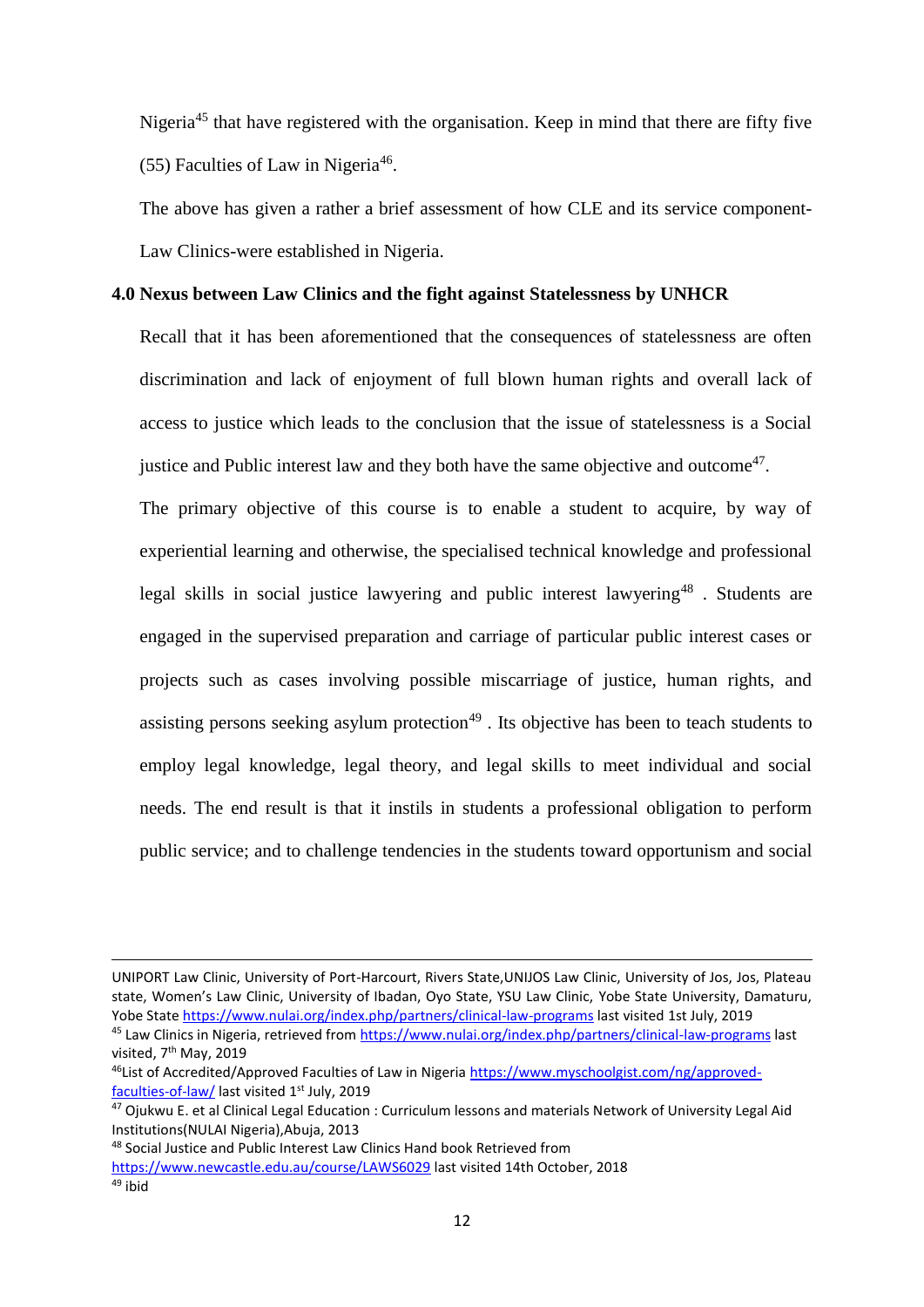$irrespondity<sup>50</sup>$ . In addition, Social Justice through access to justice is aimed at educating the neglected members of a community while addressing their legal problems; it is used by clinical law teachers to teach students on how to educate clients on their rights<sup>51</sup>.

It is well known that Social Justice and Public interest Law have been embedded into the curriculum of Clinical Legal education. The service component of clinical legal education through Social Justice and Public interest Law requires the students to carry out the following activities; Interviewing, Counselling, Research, Writing<sup>52</sup>, Community based services and Street law<sup>53</sup>, and eventually learn Ethics and professional Responsibility<sup>54</sup> Consequently, from the above, that Social justice and Public interest is important not only because of its effect upon clients and community at large, but also because it takes students out of their comfort zone and puts them in a place where they are not familiar which inevitably, enables them to interact with indigenous people. It teaches them to face certain human rights issues and basically the realities of life; such as the consequence of Statelessness. This in turn will help achieve the general outcome and objectives of Clinical legal education- to develop the perception, the attitudes, the responsibility and the skills to become a lawyer after completion of the course from law schools<sup>55</sup>.

<sup>&</sup>lt;sup>50</sup> Ibijoke Patricia Byron The Relationship Between Social Justice and Clinical Legal Education: A Case Study of The Women's Law Clinic, Faculty of Law, University of Ibadan, Nigeria. Retrieved from

<http://www.northumbriajournals.co.uk/index.php/ijcle/article/viewFile/22/27> last visited 14th October, 2018  $\overline{51}$  ibid

<sup>52</sup> Stuart H. Smith Law Clinic and Center for Social Justice retrieved from

<http://www.loyno.edu/community/stuart-h-smith-law-clinic-and-center-social-justice> last visited 1st July, 2019 <sup>53</sup> Social Justice Initiative-In-house pro-bono Projects 2018-2019 [https://www.law.columbia.edu/social](https://www.law.columbia.edu/social-justice/students/pro-bono/in-house-pro-bono-projects)[justice/students/pro-bono/in-house-pro-bono-projects](https://www.law.columbia.edu/social-justice/students/pro-bono/in-house-pro-bono-projects) last visited

<sup>&</sup>lt;sup>54</sup> Ojukwu E. et al Clinical Legal Education : Curriculum lessons and materials Network of University Legal Aid Institutions(NULAI Nigeria),Abuja, 2013

<sup>&</sup>lt;sup>55</sup> Jayadev Pati, Madhubrata Mohanty, Clinical Legal Education—A Bare Necessity in the Scientific Era, Retrieved fro[m https://journals.sagepub.com/doi/abs/10.1177/2322005815607143?journalCode=alea](https://journals.sagepub.com/doi/abs/10.1177/2322005815607143?journalCode=alea) last visited 1st July, 2019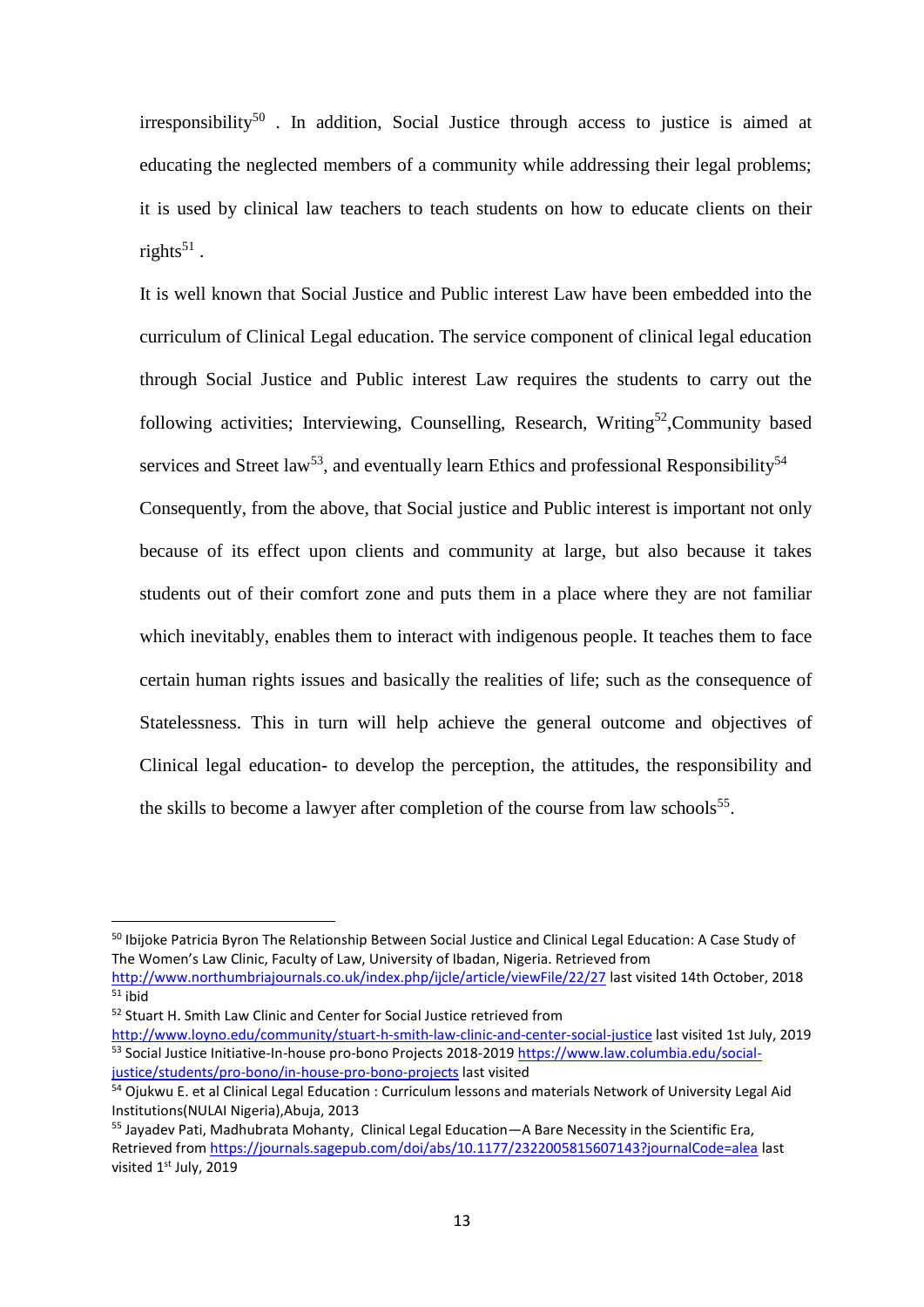#### **5.0 Recommendations**

Finally, based on the above analysis, this a paper recommends the following;

- a) **Partnership:** This paper recommends that UNHCR should partner with Law Clinics in Nigeria for the fight against Statelessness. This partnership is recommended for a number of reasons
	- i) The UNHCR has already mapped out some strategies like Sensitization and Awareness in their effort to combat Statelessness in Nigeria. These are activities that could easily be done through a project in Social Justice and Public Interest Lawyering via outreach programs and other activities alike. The students/clinicians will be involved in the proposed activities; they will be the 'foot soldiers' that will go to communities and market places to hand out fliers and do jingles, organise seminars in various schools and other organisations just to educate the Nigerian public on Statelessness.
	- ii) Secondly, the UNHCR has identified that accurate data in Nigeria to know an estimated number of Stateless persons, those who are at risk of being Stateless and other information alike is missing and getting such data is difficult. The clinicians through the out-reach programs mentioned which could lead to in-house clients in the various law clinics, with proper documentation and necessary questions asked during client interviews, so much data could be retrieved for the benefit of the fight against Statelessness. Besides the little research conducted for the benefit of this paper shows it is indeed possible to retrieve information for the proposed project from the public in Nigeria.
	- iii) This partnership will not only benefit UNHCR's fight against Statelessness. It will be of tremendous benefit to the students/clinicians. It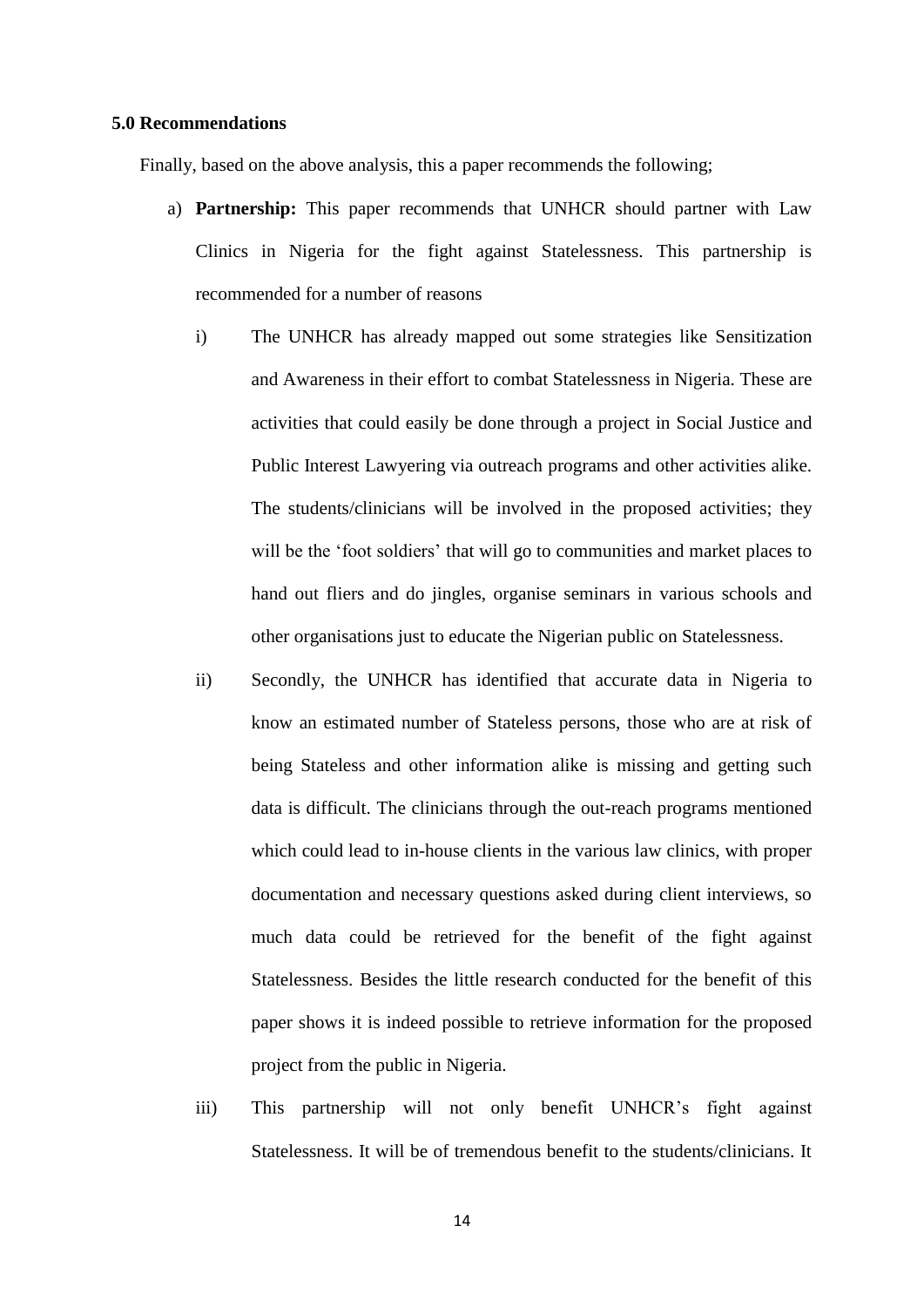is believed that embarking on this project, especially during outreach programs for awareness, sensitization and in-house advocacy students/clinicians will learn; Client Interview Skills, Communication Skills, File Management and Advocacy Skills. After collecting the data the clinicians will eventually be required to write reports to the UNHCR and other stakeholders especially the high level Government officials and policy makers the UNHCR mentioned in the NAP draft. This will improve their Legal Writing and Research Skills.

iv) Another important advantage of the recommended partnership is that eventually, victims of Statelessness in Nigeria or those that risk being stateless and consequently don't enjoy their fundamental rights will have access to justice. More so, sensitization and awareness programs will educate Nigerians on the serious and dangerous yet unknown by most ( as proved by the research conducted for this paper) concept of Statelessness. It would help them protect themselves and those around them from the dangers the concept poses.

Therefore this partnership will yield a win-win situation for all stakeholders involved.

b) Another partnership recommended by this paper is between Law clinics and Government-based agencies involved in issuing means of identification or Nationality to Nigerians. They could open a one-stop outlet in the law clinics. Any client that comes for in house advocacy on Statelessness could be assessed by these agencies and may be processed for issuance of means of identification. This partnership would teach students/clinicians the various skills mentioned above and it will also assist the government in Nigeria combat Statelessness. Hence, the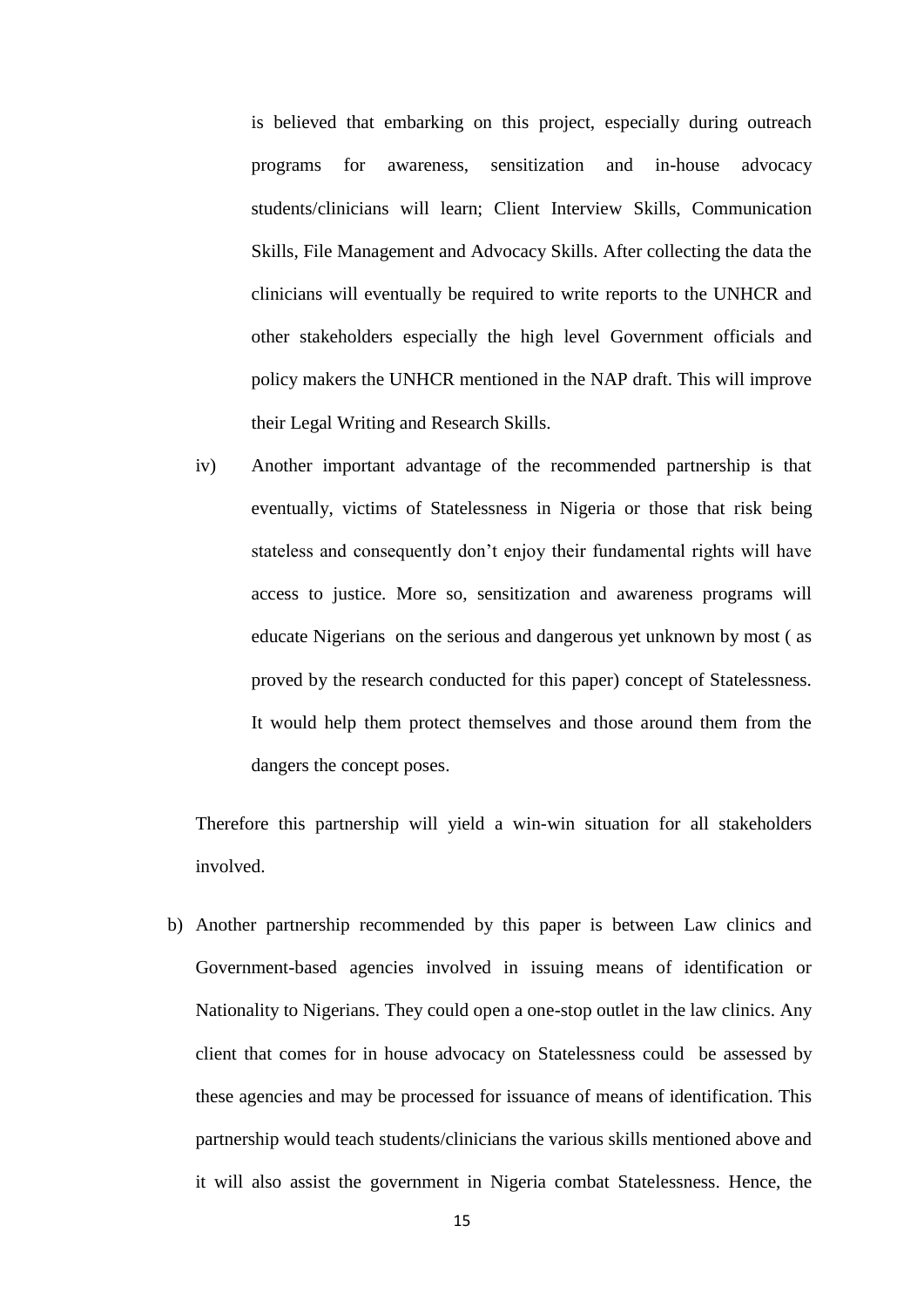proposed partnership with these government agencies may lead to clients having a nationality and getting a means of proving Nationality. This means that the Law clinics and clinicians have been able to create an avenue for Stateless persons in Nigeria to first of all enjoy the right to a Nationality as granted by the Universal Declaration of Human Rights which would eventually lead them to enjoy other fundamental rights and eventually have access to justice. An outcome of Social Justice and Public is achieved!

c) **More law clinics in Nigeria**: It has been mentioned in this paper that there are 38 Law clinics in Nigeria out of the 55 Faculties of Law we have in the country. This paper is urging other faculties that are yet to start Clinical Legal education to do so and establish law clinics in the faculties. The advantages are too numerous to count, however some have been mentioned in the discourse of this paper. The clinics can embark on projects similar to the project this paper recommends and many others that seek to address social menace like statelessness within the community. It should be compulsory for all faculties of Law to run a CLE curriculum which includes running Law clinics. Here, implementation is key, we just need will power. To all the other law clinics in operation, this paper is encouraging them not to shy away from projects like the one proposed. It will aid in actualisation of CLE objectives and outcomes.

### **6.0 Conclusion**

To answer the two questions poised in the beginning of this paper which are; Can Law clinics in Nigeria play a role to help UNHRC eradicate statelessness? Can the Law clinics in Nigeria become mechanisms to provide access to justice through Social Justice and Public Interest Law to those stateless persons that are denied their fundamental human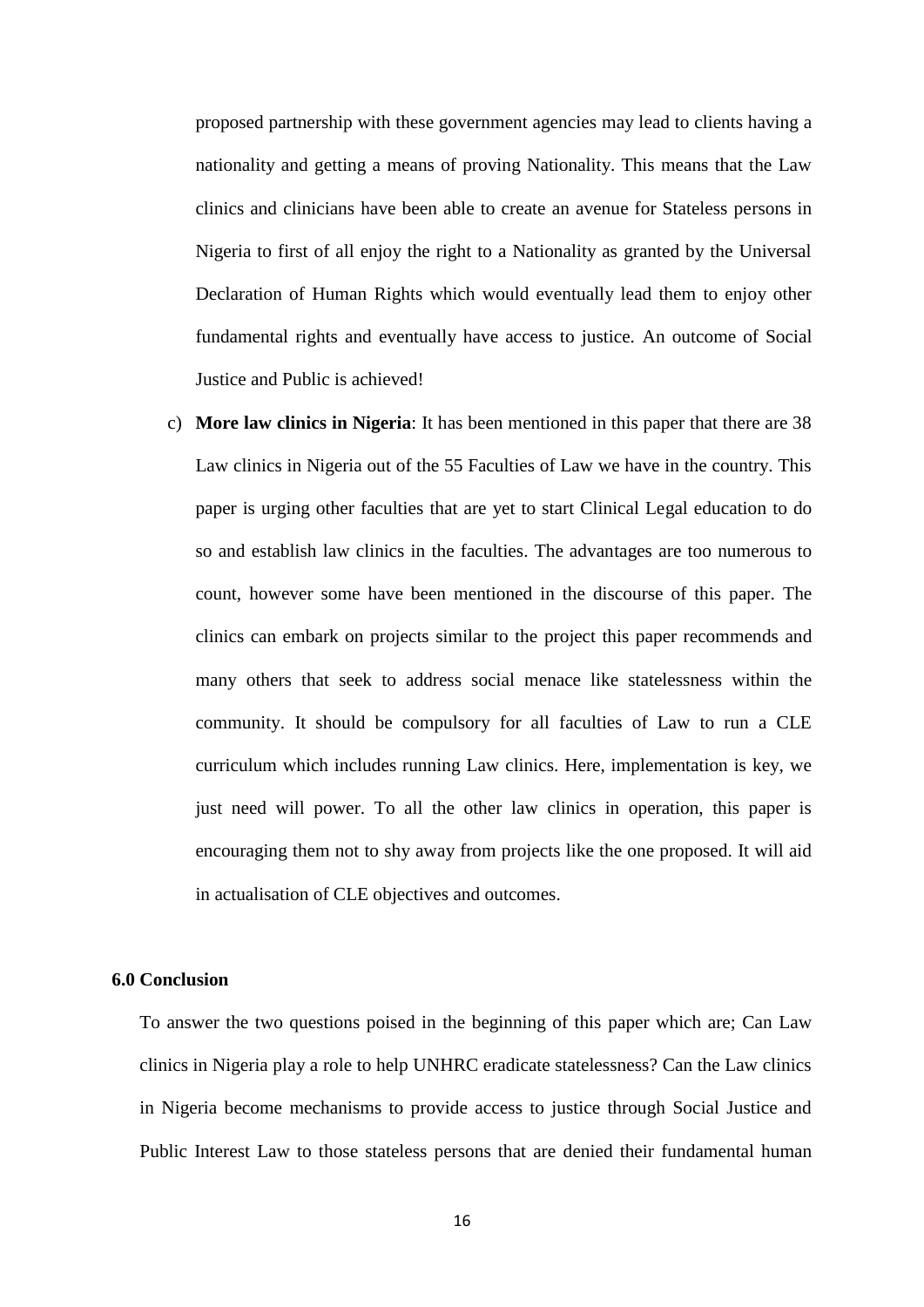rights? The answer will definitely be in the affirmative for both questions flowing from the analysis and recommendations made beforehand.

Statelessness is a serious social issue in Nigeria and the service component of CLE, Law clinics can make a tremendous contribution to fight this issue in Nigeria.